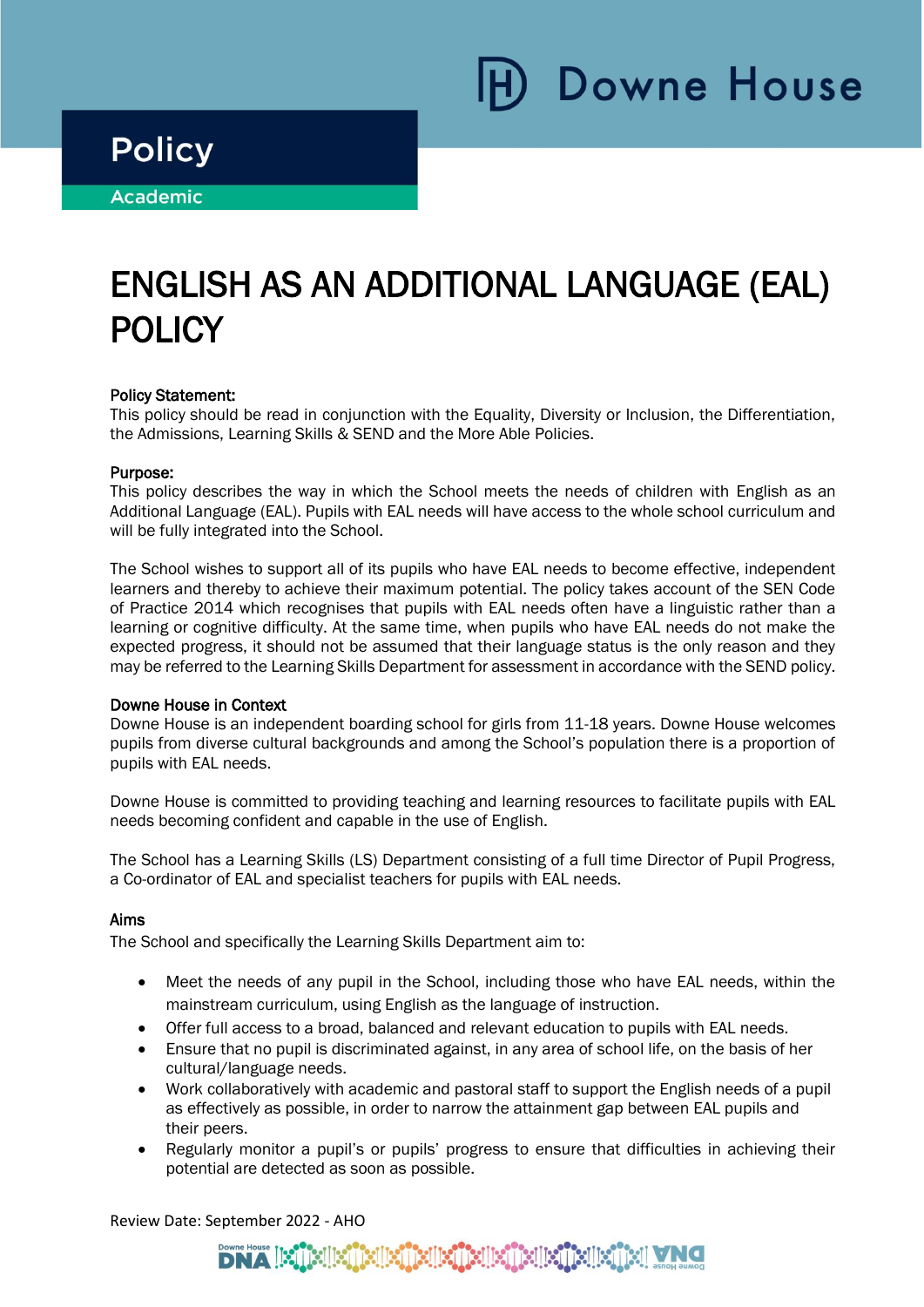- Recognise and value the importance of the pupil's first language and the additional experience and perspective that this brings to the School.
- Involve parents in any key decisions relating to their daughter's EAL programme. Pupils should also play an active part in this process.
- Prepare pupils for IELTS examinations, as required for university entrance and visa conditions.
- Support pupils to develop confidence and self-belief through encouragement and guidance.

### Guidance

#### Admission Arrangements

The School admits pupils with EAL needs who fulfil the admission requirements (refer to the Admissions Policy). EAL lessons may be offered as a condition of entry. Parents are urged to discuss with the Registrar any reasonable adjustments that need to be put in place in advance of an application for a place in the School. Once the School's admission procedures are met, any information regarding the history of an EAL pupil's English language learning should be passed on to the Director of Pupil Progress and disseminated. This information has a direct impact on exam access arrangements, in accordance with exam body regulations.

All new EAL pupils have their English assessed using the online Oxford Placement Test. Those students who are identified as needing EAL support are then individually diagnostically screened by specialist teachers for pupils with EAL needs to ascertain their level of listening, reading, writing and speaking skills. The level descriptors are in accordance with the Common European Framework of Reference (CEFR) for languages.

### Procedures and Support

- All staff are familiar with the EAL Policy and their role in implementing it.
- The Director of Pupil Progress will work closely with the Registrar, Head of Section and EAL Coordinator in order to plan a programme of individual EAL lessons, as required.
- The school will make use of baseline data (for example MIDYIS and ALIS) and internal examination results for screening, diagnostic purposes and for shaping pupils' individual programmes.
- The Learning Skills department will ensure that EAL information and targets are accessible via schoolbase.
- The Learning Skills Department provide whole-staff training on supporting EAL pupils when required. Guidance (including via SchoolBase) is also offered to staff on effective differentiation and flexible teaching to help cater for the learning styles and English language level of an individual pupil as outlined in the Differentiation Policy.
- Specialist EAL teaching is provided based on a programme of individual lessons which build on the core language skills as well as being relevant to the School's curriculum.
- EAL lessons may follow an appropriate external examinations course to support university entry. These may be group or one to one lessons depending on the need.
- The Director of Pupil Progress will liaise closely with the Exams Office on issues concerning access arrangements (for example the use of a bi-lingual dictionary) for external and internal examinations.
- The Learning Skills department is able to help House Staff to support pupils experiencing cultural changes and differences.
- There is ongoing support for pupils when a programme of EAL lessons has ceased.
- All EAL students have their progress monitored if they have not achieved C1 Advanced level on entry in all four key skills.